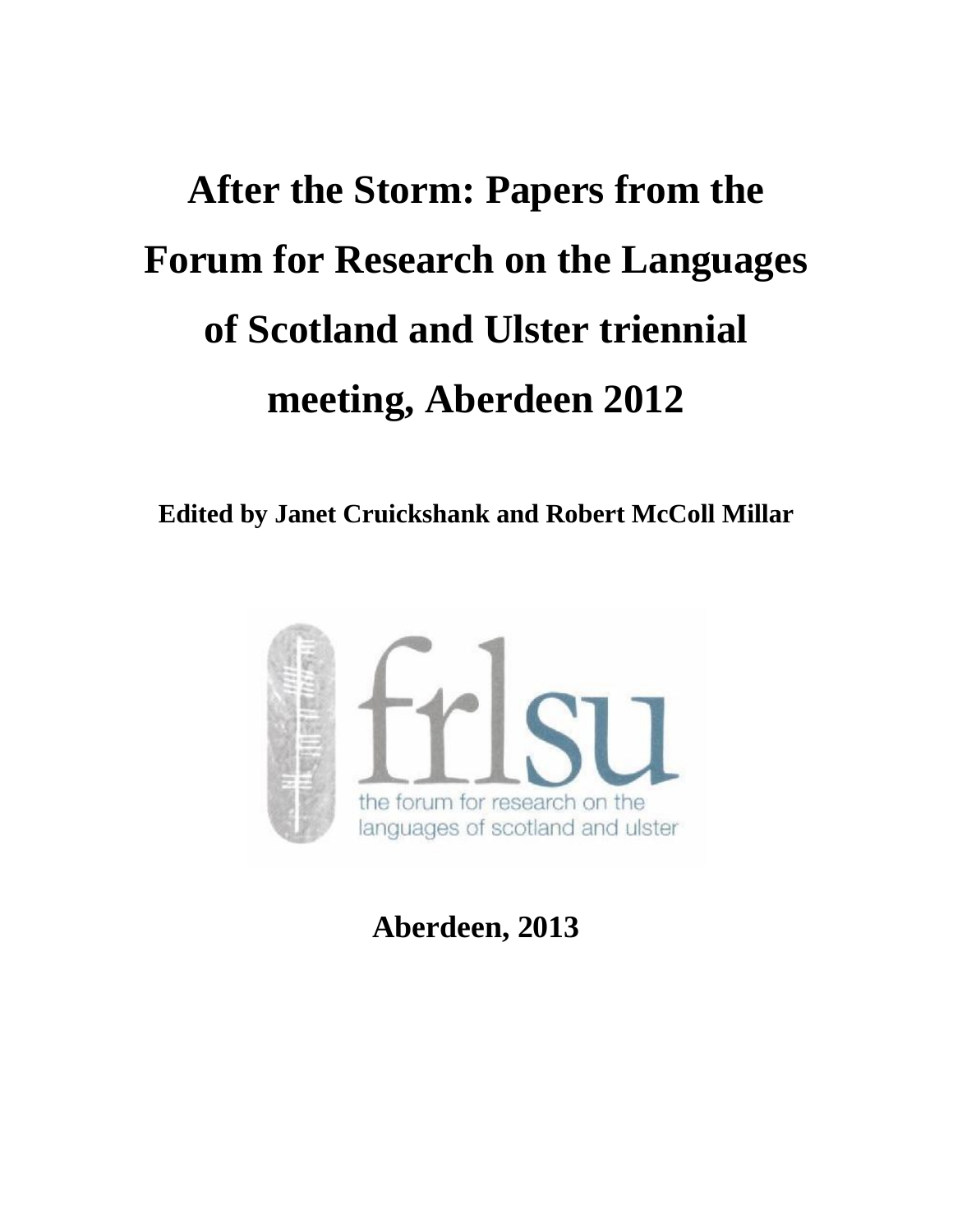#### **Publications of the Forum for Research on the Languages of Scotland and Ulster**

#### **Editorial Board**

John Corbett, University of Macau Marina Dossena, University of Bergamo John Kirk, Queen's University, Belfast Derrick McClure, University of Aberdeen Wilson McLeod, University of Edinburgh Anneli Meurman-Solin, University of Helsinki Robert McColl Millar, University of Aberdeen (Series Editor) Michael Montgomery, University of South Carolina Roibeard Ó Maolalaigh, University of Glasgow

#### FRLSU Steering Committee

Janet Cruickshank, University of Aberdeen Carole Hough, University of Glasgow Iseabail Macleod, Scots Language Dictionaries W.F.N. Nicolaisen, University of Aberdeen Peadar Ó Muircheartaig, University College Dublin

Volume 4: After the Storm: Papers from the Forum for Research on the Languages of Scotland and Ulster triennial meeting, Aberdeen 2012

Copyright © The Contributors, 2013

ISBN: 978-0-9566549-3-9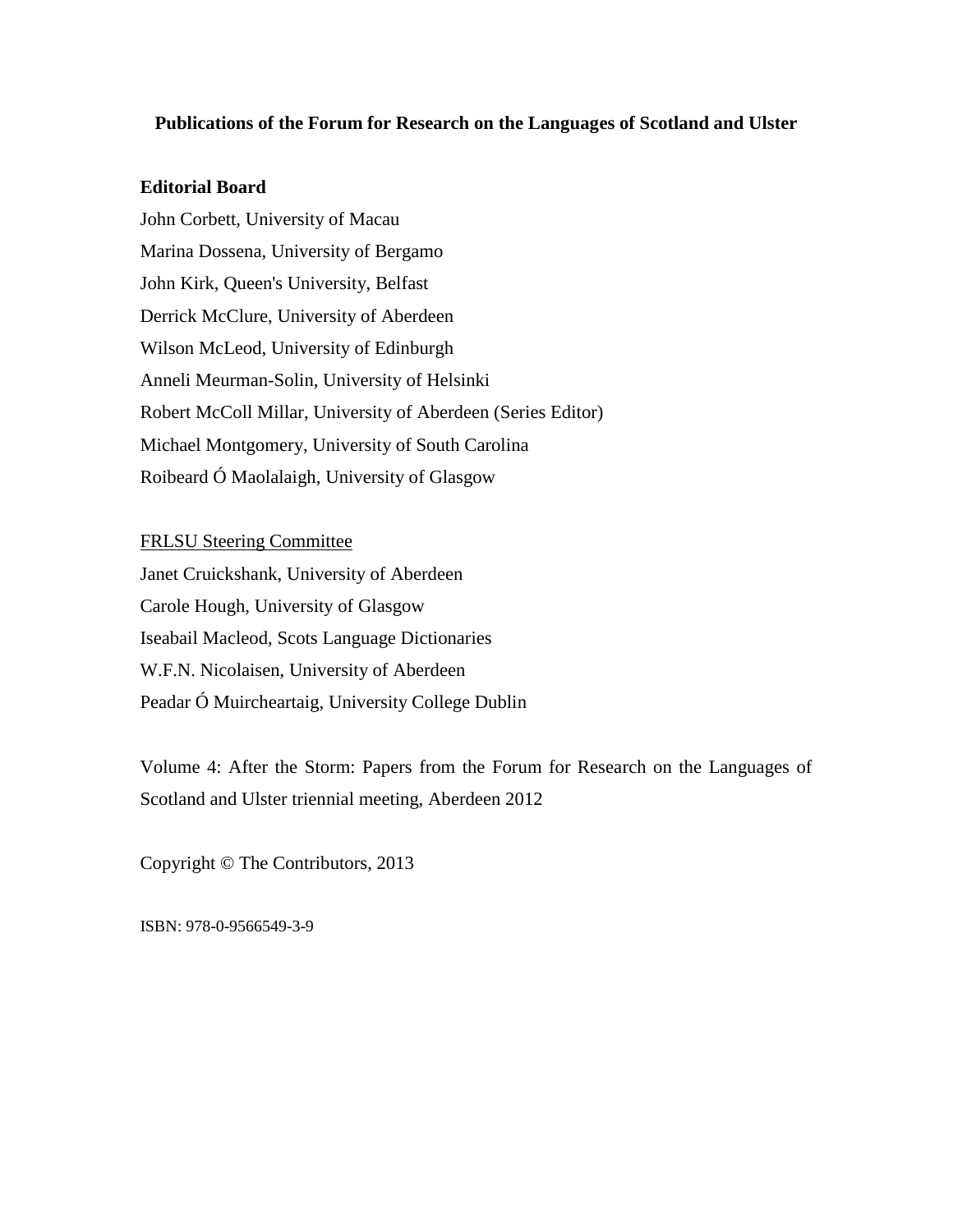These papers derive from the Forum for Research on the Languages of Scotland and Ulster triennial conference, held in July 2012 at the University of Aberdeen. On the day the conference began, some of the worst July weather Aberdeen has ever seen passed through, the rain in particular appearing almost apocalyptic. The conference – and these essays – represents a space *after the storm*. For three days a number of papers on a range of topics related to Scottish matters were given, the best of which are included here. What was particularly heartening was the number of papers on Gaelic topics, both sociolinguistic and linguistic. Similar tendencies can be seen in the papers on Scots, dealing with contemporary and historical topics from a range of methodological and theoretical frameworks. The conference ended with a bespoke tour, arranged by Janet Cruickshank and the Special Collections staff, of some of the contents of the Special Collections of the University of Aberdeen's new library, which everyone found enlightening and some very moving.

The editors would like to thank the following scholars for their helpful comments on drafts of the essays printed here: John Corbett, Elspeth Edelstein, Carole Hough, Will Lamb, Derrick McClure, Mark McConville, Ken McKinnon, Wilson McLeod, Colin Milton, Colm Ó Baoill and Tom Stewart.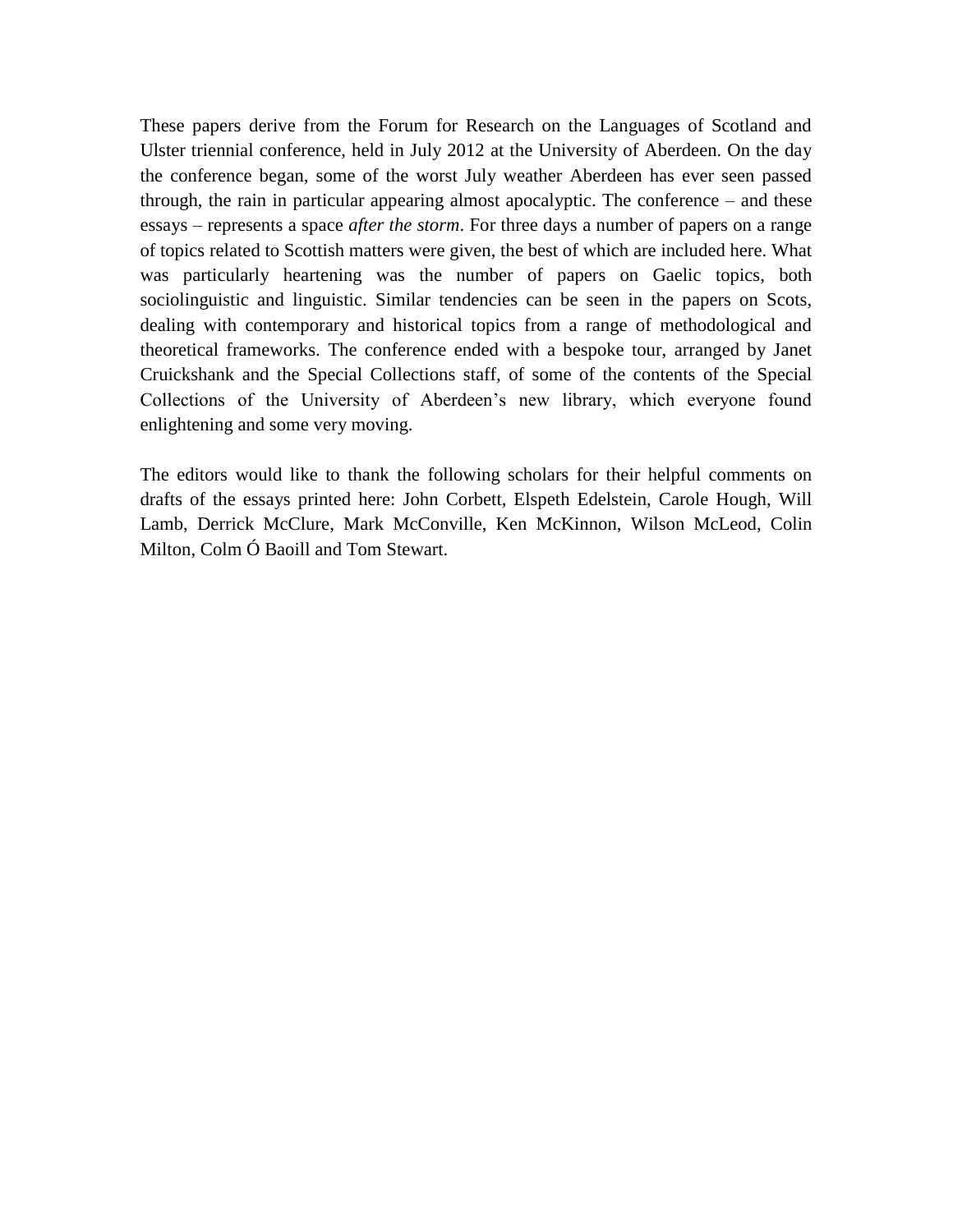## **Contents**

| Public Attitudes to Gaelic: a comparison of surveys undertaken in 1981,<br>2003 and 2011                                                                |              |
|---------------------------------------------------------------------------------------------------------------------------------------------------------|--------------|
| Ken MacKinnon                                                                                                                                           | $\mathbf{1}$ |
| Immersion Schools are an educational success, but do they contribute to the<br>revitalisation of Breton and Gaelic as everyday languages?               |              |
| Fabienne Goalabré                                                                                                                                       | 19           |
| Reverse-engineering the morphophonology of Gaelic vowels from<br>orthography: Language planning to linguistic theory, and back again<br>Mark McConville | 61           |
| The origin of consonantal pre-aspiration in Gàidhlig, Icelandic and<br><b>Faroese: a discussion</b><br>Edoardo McKenna                                  | 82           |
| The sub-types of initial lenition in Scottish Gaelic<br>Thomas W. Stewart                                                                               | 100          |
| Grammatical Change in a Not So Dying Dialect: Genitive Mutation in Uist<br><b>Gaelic</b><br><b>Beth Cole</b>                                            | 117          |
| 'And Scotland will march again'. The language of political song in 19th-<br>and 20th-century Scotland<br>Marina Dossena                                 | 141          |
| <b>The Beginnings of Doric Poetry</b><br>J. Derrick McClure                                                                                             | 166          |
| Be: usage and form. An Early Scots and Early Middle Scots Poetic<br><b>Investigation</b><br>Charles-Henri Discry                                        | 187          |
| <b>Beyond the Structural Levels of Language:</b><br>An Introduction to the SPICE-Ireland Corpus and its Uses<br>John M. Kirk                            | 207          |
| Rethinking the traditional periodisation of the Scots language<br>Joanna Kopaczyk                                                                       | 233          |
|                                                                                                                                                         |              |

**The syntax of imperatives in Scots**